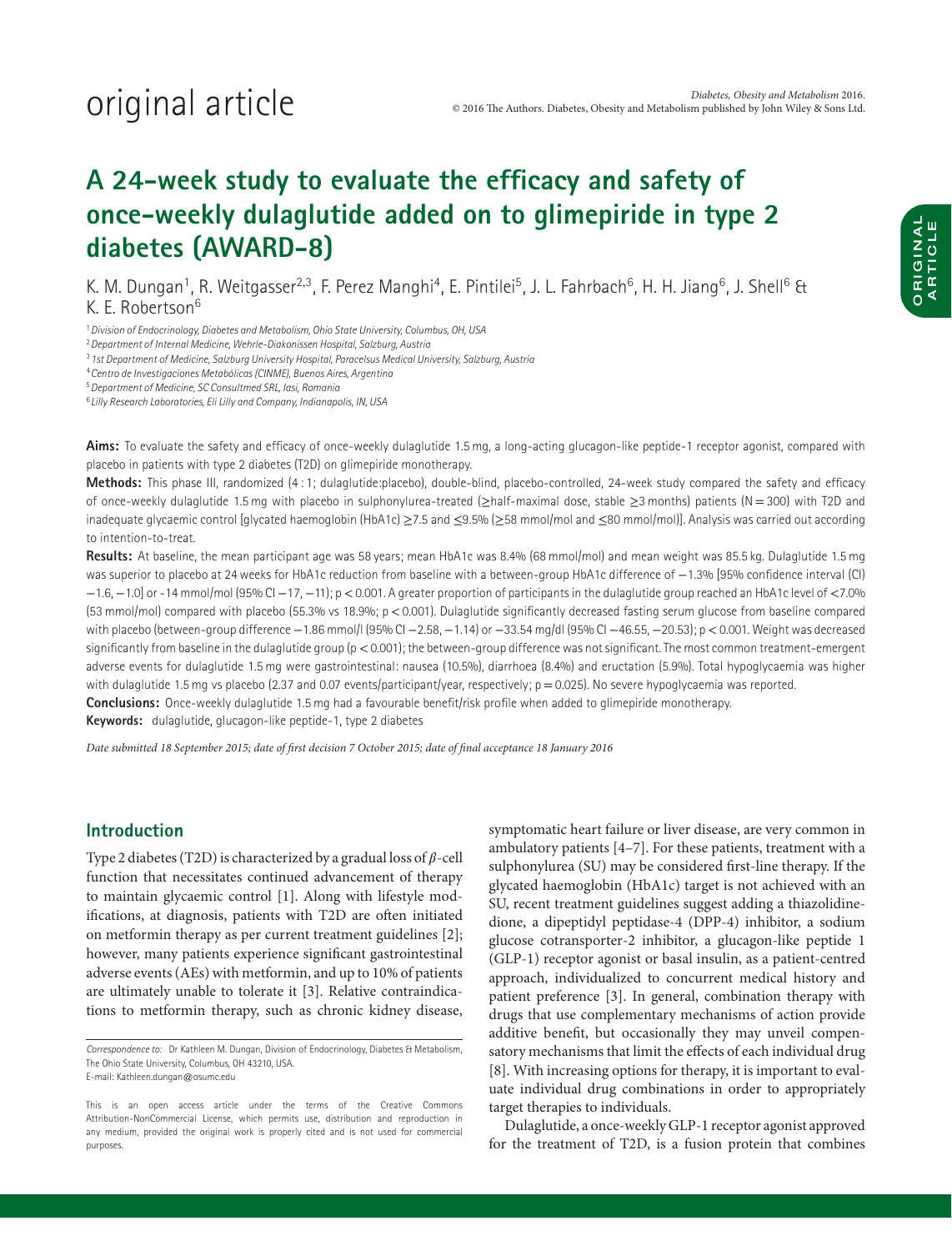# original article DIABETES, OBESITY AND METABOLISM

two identical human GLP-1 receptor analogues, modified to resist DPP-4 inactivation, with soluble human IgG4 Fc [9]. The larger size of the molecule slows injection site absorption and minimizes renal clearance [9]. Dulaglutide has a half-life of ∼5 days and therefore is suitable for once-weekly injection [10].

The Assessment of Weekly Administration of LY2189265 (Dulaglutide) in Diabetes-8 (AWARD-8) study was conducted to understand the safety and efficacy profile of dulaglutide in combination with an SU.

### **Materials and Methods**

### Study Participants

The present study included adult men and women [age  $\geq$ 18 years, body mass index (BMI)  $\leq$ 45 kg/m<sup>2</sup>] with T2D not optimally controlled [HbA1c ≥7.5 and ≤9.5% (≥58 and ≤80 mmol/mol)] with diet and exercise on a stable dose of SU that was at least 50% of the maximum dose per country-specific label for at least 3 months before screening. Patients treated with any other antihyperglycaemic medication (including insulin) *<*3 months before screening were excluded from the study, as were patients with a history of pancreatitis, signs or symptoms of liver disease, impaired renal function (estimated glomerular filtration rate <30 ml/min/1.73 m<sup>2</sup>), elevated serum calcitonin concentration (20 ng/L), or recent history of severe hypoglycaemia. The study protocol was approved by local ethical review boards and patients provided written informed consent prior to any study procedures. The trial was conducted in compliance with the Declaration of Helsinki and the International Conference on Harmonisation guideline on good clinical practice [11].

### Study Design

This 24-week, phase IIIb, multicentre, randomized, parallel-arm, double-blind, superiority trial compared dulaglutide 1.5 mg (initiated at the full 1.5 mg dose), administered once weekly as a subcutaneous injection, versus placebo in patients with T2D who had inadequate glycaemic control with SU monotherapy. Participants were randomized in a 4 : 1 ratio to dulaglutide or matching placebo stratified by country and baseline HbA1c. During the lead-in period, eligible participants either continued their prestudy dose of glimepiride or replaced their previous SU with an approximately equivalent dose of glimepiride. The lead-in period was 2 weeks for all participants regardless of prestudy SU. Participants maintained their lead-in glimepiride dose throughout the study, but the dose could be reduced, followed by discontinuation, in the case of hypoglycaemia or for an AE. All participants were taught injection techniques and glucose monitoring before randomization. Patients with severe, persistent hyperglycaemia based on mean fasting self-monitored plasma glucose (SMPG) measurements and prespecified criteria (Table S1, Supporting Information) could either increase the glimepiride dose or initiate additional glycaemic rescue therapy.

### Efficacy Measurements

The primary objective of the present study was to show that dulaglutide was superior to placebo, as measured by HbA1c change from baseline at 24 weeks. To control for type I error, a sequential gatekeeping strategy [12] was used to compare treatments regarding selected secondary objectives at 24 weeks once the primary objective was achieved, in the following order: (i) the percentage of patients achieving an HbA1c *<*7.0% (*<*53 mmol/mol); (ii) change from baseline in fasting serum glucose (FSG; central laboratory measurement); and (iii) change from baseline in body weight. In addition, the percentage of patients achieving HbA1c ≤6.5% (48 mmol/mol), and seven-point SMPG profiles were evaluated for efficacy. All HbA1c measurements were determined by a central laboratory.

### Safety Measurements

Safety assessments included AE and serious AEs (SAEs). Hypoglycaemia was defined as plasma glucose ≤3.9 mmol/l (≤70 mg/dl) and/or signs and/or symptoms associated with hypoglycaemia [13]. Hypoglycaemia was also analysed at the *<*3.0 mmol/l (*<*54 mg/dl) threshold. Severe hypoglycaemia was defined as an episode requiring the assistance of another person to actively administer carbohydrate, glucagon or other resuscitative actions [13]. The rate and incidence of hypoglycaemia and severe hypoglycaemia were evaluated, as were vital signs (seated heart rate and blood pressure), ECGs, dulaglutide antidrug antibodies (measured by immunoassay), and the occurrence of severe, persistent hyperglycaemia requiring rescue therapy. Suspected cardiovascular events and pancreatic events were adjudicated; C-cell hyperplasia, C-cell neoplasms, serum calcitonin, development of antidrug antibodies and allergic/hypersensitivity reactions were monitored as AEs of special interest.

### Statistical Analysis

It was estimated that 285 randomized (4:1; dulaglutide:placebo) patients (228 completers) would provide 90% power to show superiority of dulaglutide 1.5 mg versus placebo for change in HbA1c from baseline to 24 weeks at the two-sided significance level of 0.05, assuming that dulaglutide reduced HbA1c by 0.7% (8 mmol/mol) more than placebo, with a standard deviation (s.d.) of 1.3% (14 mmol/mol). Efficacy and safety analyses were performed using the intention-to-treat population, defined as all randomized patients who took ≥1 dose of study medication. Efficacy (e.g. HbA1c, FSG, weight) and hypoglycaemia measurements were censored after therapeutic intervention for persistent hyperglycaemia (post-rescue). A mixed-model for repeated measures (MMRM) was used as the primary analysis model, with treatment, country, visit and treatment-by-visit as fixed effects, baseline as a covariate, and patient as a random effect. The secondary analysis for the primary endpoint was analysis of covariance (ancova) for change in HbA1c from baseline to endpoint, with country and treatment as fixed effects and baseline as a covariate. Body weight was analysed using MMRM and ancova and adjusted for baseline values. MMRM was used for analyses of other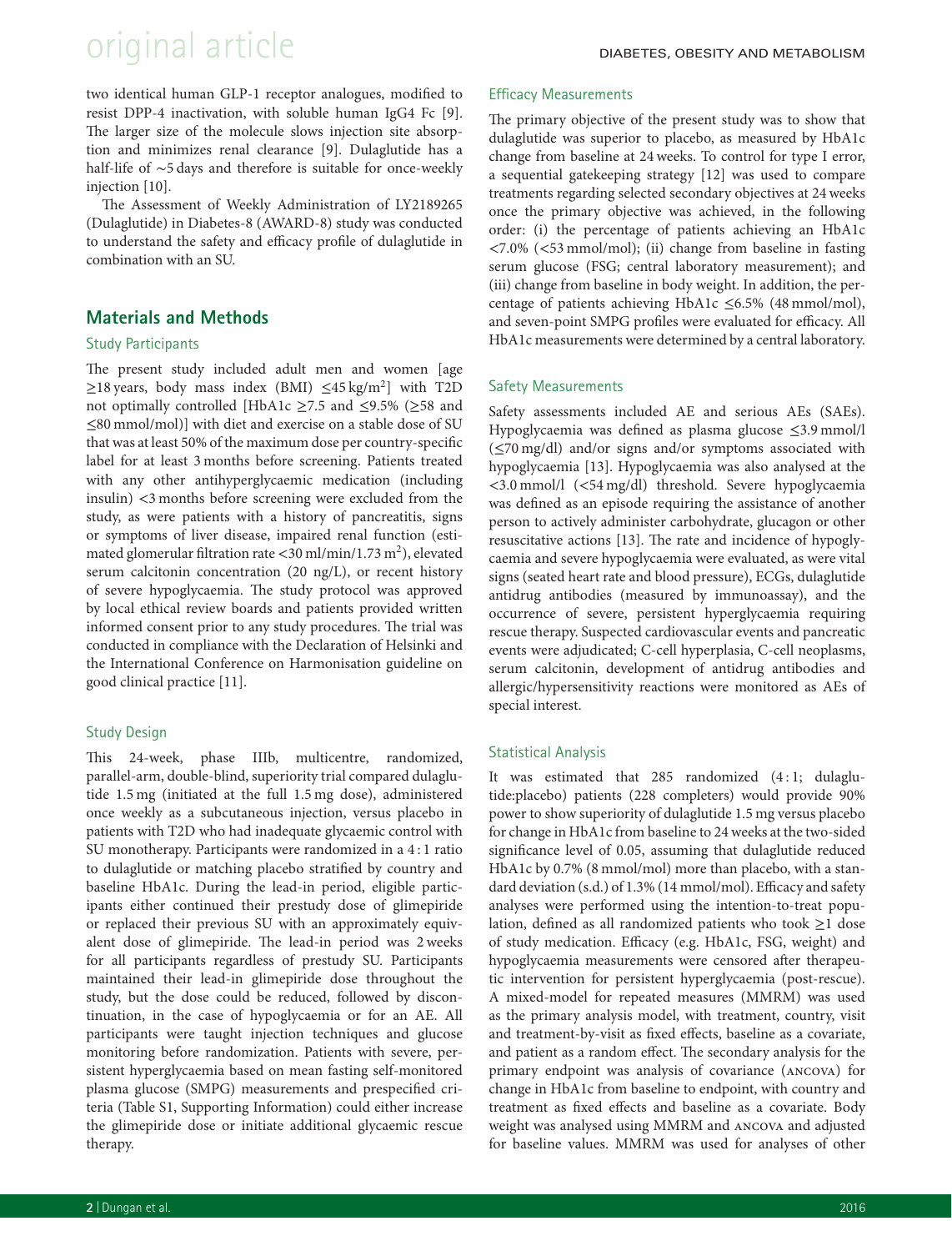# $D$ IABETES, OBESITY AND METABOLISM  $D$  and  $D$  article



**Figure 1.** Participant disposition. <sup>a</sup>Required glycaemic rescue: dulaglutide 1.5 mg, n = 5 (2.1%); placebo, n = 7 (11.7%). <sup>b</sup>One patient was randomized to dulaglutide but not treated (investigator decision, entry criteria not met).

continuous measures (vital signs, seven-point SMPG, etc.). The chi-squared test was used for categorical measures. The percentages of patients achieving HbA1c targets [last observed carried forward (LOCF)] were analysed using a logistic regression model for repeated measures with factors of treatment, country, baseline HbA1c, visit and visit-by-treatment interaction. Hypoglycaemia rate was analysed using a generalized linear model with negative binomial distribution. The study was registered with ClinicalTrials.gov with the number: NCT01769378.

### **Results**

### Participant Baseline Demographics and Disposition

A total of 549 participants were screened and 300 were randomized to treatment with once-weekly dulaglutide  $(N = 240)$  or placebo ( $N = 60$ ). Overall, 29 participants [dulaglutide,  $n = 25$ (10.4%); placebo,  $n=4$  (6.7%)] discontinued treatment (study and/or study drug) before week 24, with 215 participants (89.6%) in the dulaglutide group and 56 participants (93.3%) in the placebo group completing treatment (Figure 1). Twelve participants [dulaglutide,  $n = 5 (2.1\%)$ ; placebo,  $n = 7 (11.7\%)$ ] received rescue therapy for severe, persistent hyperglycaemia.

Baseline characteristics were generally similar between the groups (Table 1). The overall mean (s.d.) participant age was 58 (9.7) years, 56% were women and 83% were white. The baseline mean (s.d.) duration of diabetes was 7.6 (5.1) years and the baseline mean (s.d.) HbA1c was 8.4 (0.7)% [68 (8) mmol/mol]. Baseline body weight was significantly lower in the dulaglutide group (84.5 kg) compared with the placebo group (89.5 kg;  $p = 0.038$ ). Mean (s.d.) glimepiride doses were similar at baseline [dulaglutide, 4.8 (1.6) mg/day; placebo, 4.7 (1.6) mg/day] and after 24 weeks [dulaglutide =  $4.7$  $(1.6)$  mg/day; placebo = 4.9  $(1.9)$  mg/day]. A total of 22 participants [dulaglutide,  $n = 16$  (6.7%); placebo,  $n = 6$  (10.0%)] decreased or stopped glimepiride therapy ( $p = 0.407$ ).

#### **Table 1.** Baseline demographics.

|                                        | Dulaglutide         |             |  |
|----------------------------------------|---------------------|-------------|--|
|                                        | $1.5 \,\mathrm{mg}$ | Placebo     |  |
|                                        | $n = 239$           | $n = 60$    |  |
| Sex, n (%)                             |                     |             |  |
| Male                                   | 104(43.5)           | 28(46.7)    |  |
| Female                                 | 135(56.5)           | 32(53.3)    |  |
| Age, years                             | 57.7(10.2)          | 58.2(7.4)   |  |
| Race, n (%)                            |                     |             |  |
| American Indian or Alaskan Native      | 21(8.8)             | 5(8.3)      |  |
| Asian                                  | 3(1.3)              | 2(3.3)      |  |
| <b>Black or African American</b>       | 7(2.9)              | 4(6.7)      |  |
| Multiple                               | 6(2.5)              | 2(3.3)      |  |
| White                                  | 202(84.5)           | 47(78.3)    |  |
| Ethnic origin, n (%)                   |                     |             |  |
| Hispanic or Latino                     | 112(46.9)           | 27(45.0)    |  |
| Not Hispanic or Latino                 | 127(53.1)           | 33(55.0)    |  |
| Weight, kg                             | $84.5(16.4)^*$      | 89.5 (18.6) |  |
| BMI, $\text{kg/m}^2$                   | 30.9(5.2)           | 32.4(5.9)   |  |
| Diabetes duration                      | 7.8(5.3)            | 6.8(3.8)    |  |
| HbA1c, %                               | 8.4(0.7)            | 8.4(0.7)    |  |
| HbA1c, mmol/mol                        | 68(8)               | 68(8)       |  |
| FSG, mmol/l                            | 9.9(2.9)            | 9.7(2.5)    |  |
| FSG, mg/dl                             | 177.6 (52.9)        | 175.1(44.9) |  |
| Glimepiride dose, mg/day               | 4.8(1.6)            | 4.7(1.6)    |  |
| Seated systolic blood pressure, mm Hg  | 132(13)             | 130(12)     |  |
| Seated diastolic blood pressure, mm Hg | 78(9)               | 78 (8)      |  |
| Seated heart rate, beats/min           | 75 (10)             | 74 (10)     |  |
|                                        |                     |             |  |

BMI, body mass index; FSG, fasting serum glucose; s.d., standard deviation. \*p=0.038 versus placebo; intention-to-treat population, all values are mean (s.d.) unless otherwise noted.

### **Efficacy**

*Glycaemic Control.* Dulaglutide reduced HbA1c by −1.4% (−15 mmol/mol) from baseline compared with −0.1% (−1 mmol/mol) for placebo, with a between-group difference of −1.3% [95% confidence interval (CI) −1.6, −1.0)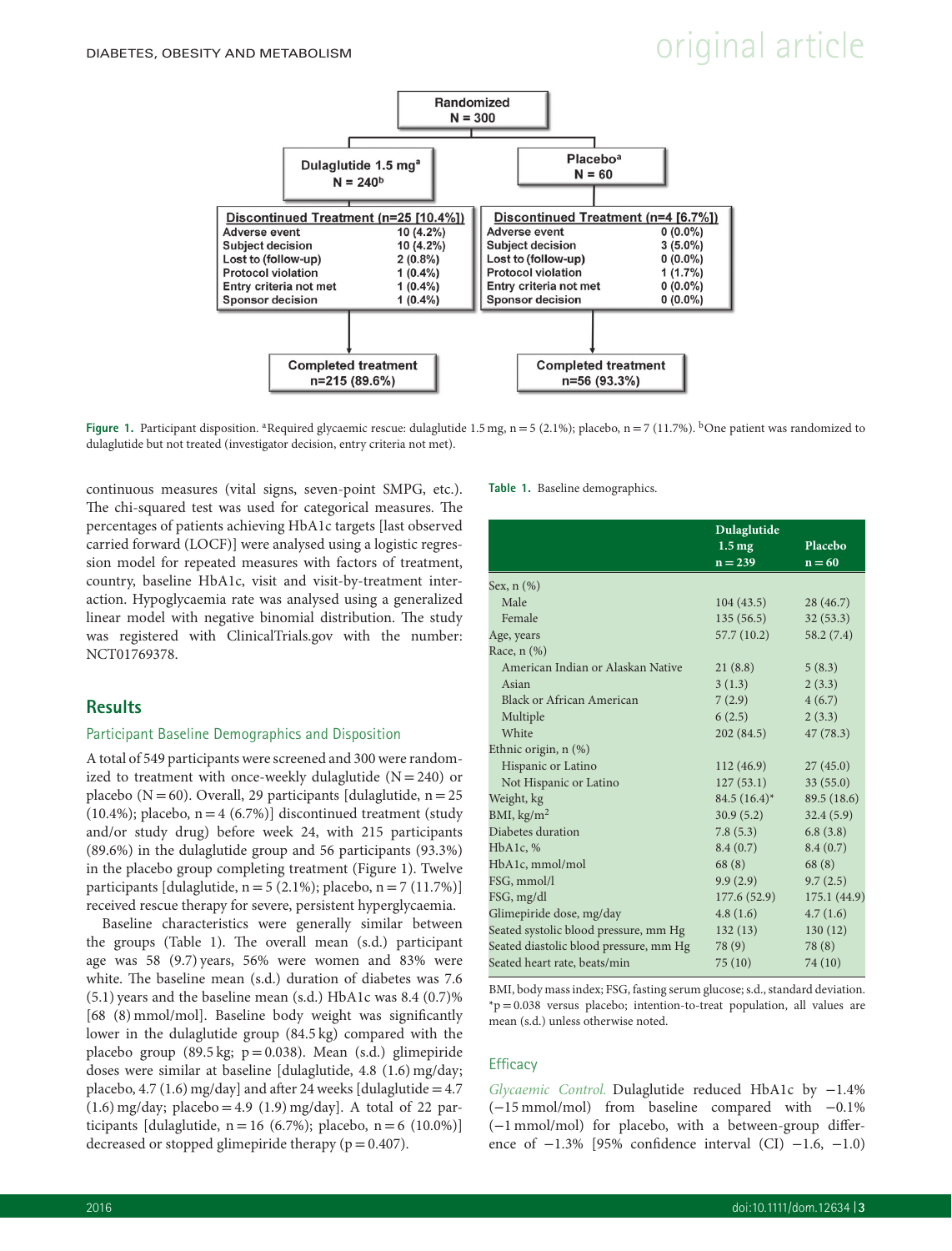

**Figure 2.** Trial outcome measures: (A) Change in glycated haemoglobin (HbA1c) from baseline at week 24, intention-to-treat (ITT) without post-rescue values [mixed model for repeated measures (MMRM)], \*p*<*0.001, change from baseline; #p*<*0.001, dulaglutide versus placebo. (B) HbA1c values change from baseline over time to week 24 (MMRM), \*p *<*0.001, change from baseline; #p*<*0.001, dulaglutide versus placebo. (C) Percentage of patients achieving HbA1c targets, ITT, without post-rescue values, Logistic regression, #p*<*0.001, dulaglutide versus placebo. (D) Change in fasting serum glucose concentrations from baseline to week 24 (central laboratory) ITT without post-rescue values analysis of covariance (LOCF) \*p *<*0.001, change from baseline; #p*<*0.001, dulaglutide vs placebo. (E) Seven-point self-monitored plasma glucose (SMPG) by time of day, ITT without post-rescue values (MMRM), \*p*<*0.001, †p*<*0.050, change from baseline; # p*<*0.001, dulaglutide vs placebo. Solid lines indicate baseline, dashed lines indicate endpoint data. (F) Body weight change over time from baseline to 24 weeks, ITT without post-rescue values (MMRM), dulaglutide change from baseline \*\*p *<*0.050, \*p*<*0.001. LS, least-squares; s.e., standard error.

or −14 mmol/mol (95% CI: −17, −11); p*<*0.001]. This significant difference met the primary endpoint of superiority versus placebo for this study (Figure 2A). Dulaglutide significantly improved HbA1c versus placebo at all post-baseline time points, beginning at 4 weeks (Figure 2B). At 24 weeks, 55.3% (dulaglutide) and 18.9% (placebo) of participants achieved an HbA1c target of *<*7.0% (*<*53 mmol/mol; p*<*0.001 dulaglutide vs placebo), while 40% (dulaglutide) and 9.4% (placebo) of participants achieved an HbA1c target of ≤6.5% (≤48 mmol/mol; p*<*0.001 dulaglutide vs placebo; Figure 2C). Dulaglutide reduced FSG from baseline to 24 weeks [dulaglutide −1.70 and placebo 0.16 mmol/l (−30.60 and 2.93 mg/dl, respectively)]; the between-group least-squares (LS) mean difference of −1.86 mmol/l (95% CI −2.58, −1.14) was statistically significant [−33.54 mg/dl (95% CI −46.55, −20.53); p*<*0.001; Figure 2D]. At all time points, the LS mean values for seven-point SMPG were significantly reduced in the dulaglutide-treated group (all p*<*0.001; Figure 2E). Postprandial (after breakfast, lunch and dinner) and bedtime (03:00 h) SMPG values in the placebo group were significantly reduced compared with baseline at 24 weeks (all p*<*0.050). Additionally, at 24 weeks, for each of the seven SMPG measurements, mean values in the dulaglutide group were significantly decreased compared with placebo (all p*<*0.001).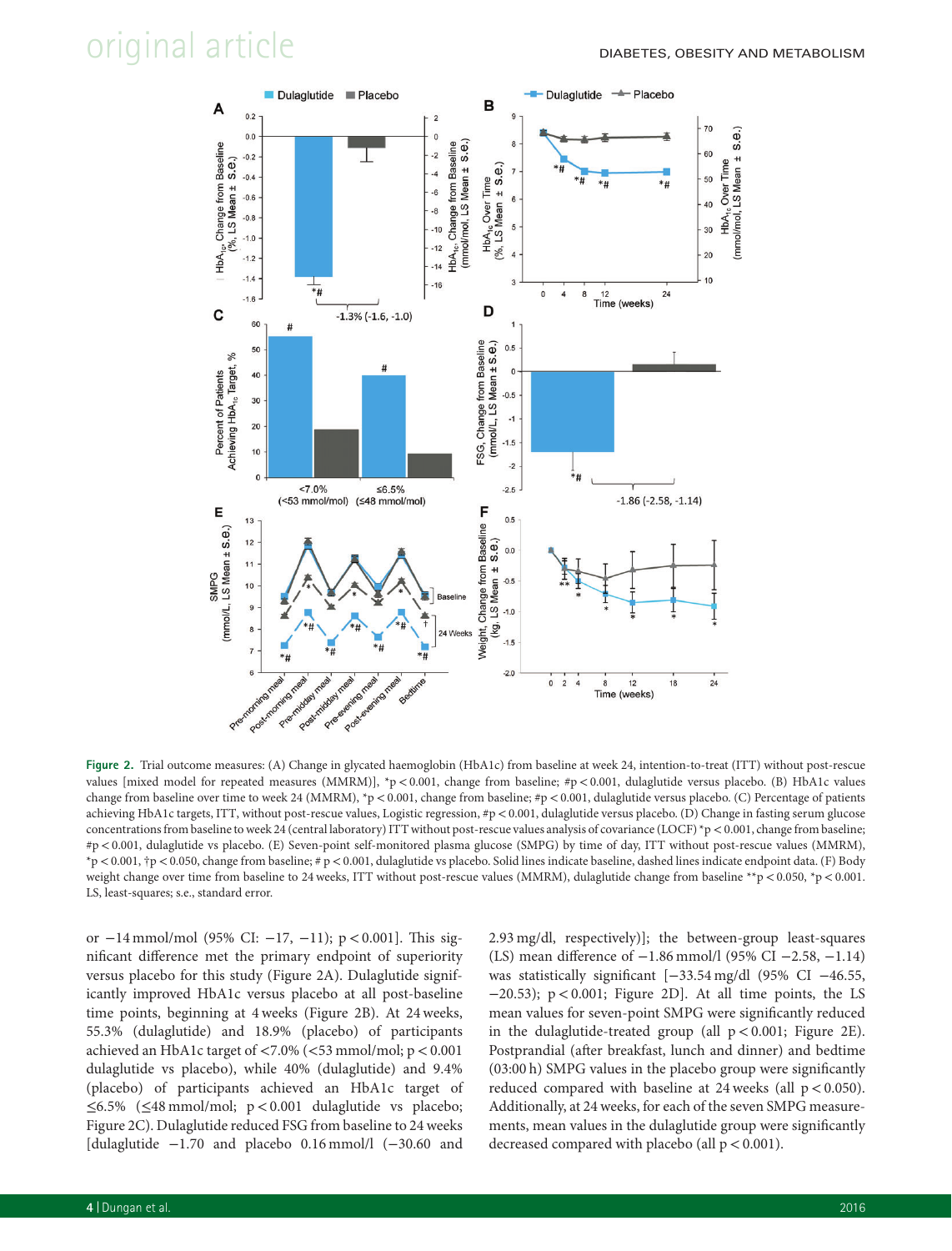## $D$ IABETES, OBESITY AND METABOLISM  $D$  and  $D$  article

#### **Table 2.** Safety assessments up to 24weeks.

|                                                                           | Dulaglutide 1.5 mg | <b>Placebo</b> |
|---------------------------------------------------------------------------|--------------------|----------------|
| <b>Safety Assessment</b>                                                  | $n = 239$          | $n = 60$       |
| Patients with $\geq$ 1 SAE†                                               | 9(3.8)             | 0(0.0)         |
| Patients with $\geq$ 1 AE                                                 | 111(46.4)          | 23(38.3)       |
| AEs (occurring in $\geq$ 5% in either group)                              |                    |                |
| Nausea                                                                    | $25(10.5)^*$       | 0(0.0)         |
| Diarrhoea                                                                 | $20(8.4)^*$        | 0(0.0)         |
| Eructation                                                                | 14(5.9)            | 0(0.0)         |
| Upper respiratory tract infections                                        | 13(5.4)            | 2(3.3)         |
| Hyperglycaemia                                                            | $1(0.4)^{*}$       | 3(5.0)         |
| Vital signs, LS mean change from baseline (s.e.)                          |                    |                |
| Systolic blood pressure, mm Hg                                            | $-0.52(0.96)$      | 0.00(1.54)     |
| Diastolic blood pressure, mm Hg                                           | $-0.03(0.61)$      | $-0.76(0.98)$  |
| Heart rate, bpm                                                           | $2.92(0.67)^{*}$   | 0.30(1.09)     |
| LS mean (s.e.) change from baseline in ECG PR interval, ms                | $3.9(1.25)^{*}$    | $-1.0(1.82)$   |
| Median change from baseline in pancreatic enzymes, LOCF, (Q1,Q3), U/l     |                    |                |
| Total amylase                                                             | $8.0(1, 18)^*$     | $2.0(-5, 11)$  |
| Lipase                                                                    | $8.0(1, 18)^*$     | $4.5(-3, 16)$  |
| Patients with treatment-emergent pancreatic enzymes $>1 \times ULN$       |                    |                |
| Total amylase                                                             | 28(12.0)           | 7(11.7)        |
| Lipase                                                                    | 70 (29.9)          | 19(31.7)       |
| Patients with treatment-emergent pancreatic enzymes $\geq$ 3 $\times$ ULN |                    |                |
| Total amylase                                                             | 0(0.0)             | 0(0.0)         |
| Lipase                                                                    | 7(3.0)             | 0(0.0)         |
| Treatment-emergent dulaglutide antidrug antibodies, n (%)                 |                    |                |
| Patients with $\geq$ 1 treatment-emergent dulaglutide antidrug antibodies | 2(0.8)             | NA             |
| Dulaglutide-neutralizing antibodies                                       | 1(0.4)             | <b>NA</b>      |
| Native-sequence GLP-1 cross-reactive antibodies                           | 1(0.4)             | <b>NA</b>      |
| Native-sequence GLP-1 neutralizing antibodies                             | 0(0.0)             | NA             |

Intention-to-treat population. incidence n (%); AE, adverse event; GLP-1, glucagon like peptide-1, LS, least squares; ULN, upper limit of normal; SAE, serious adverse event; s.e., standard error.

\*p*<*0.05 versus placebo.

†Reported SAEs are listed in the supplement.

*Body Weight.* Weight change over time is shown in Figure 2F. At study endpoint (24 weeks) the LSM [standard error (s.e.)] change in weight from baseline was −0.91 (0.21) kg for dulaglutide (p*<*0.001) and−0.24 (0.40) kg for placebo (p=0.553).The between-group difference was not significant with an LS mean  $(s.e.)$  of  $-0.68$  (0.43) kg (p = 0.120, 95% CI  $-1.53$ , 0.18).

### Safety

Overall, nine participants (3.8%) in the dulaglutide group and no participant in the placebo group experienced an SAE (Table S2, Supporting Information). One death was reported in a participant randomized to the dulaglutide treatment group who discontinued the study as a result of enterocolitis (5 weeks after randomization). The participant was subsequently hospitalized 7 weeks after discontinuing the study for community-acquired pneumonia and died 2 days later (adjudicated as an infectious disease death; sepsis). One participant was admitted to the hospital with an episode of hypoglycaemia [blood glucose 62 mg/dl (3.4 mmol/l)]; the participant was discharged and considered recovered by the investigator.The investigator judged the hypoglycaemic event to be mild, not severe. As a result of the hospitalization, however, the event was reported, as per protocol, as an SAE.

A similar proportion of participants experienced treatmentemergent AEs (TEAEs) in the dulaglutide group  $(n=111,$ 46.4%) compared with the placebo group  $(n=23, 38.3\%)$ ;  $p=0.259$ ). The most frequent TEAEs in the dulaglutide group were gastrointestinal: nausea (n=25, 10.5%), diarrhoea  $(n=20, 8.4\%)$ , eructation  $(n=14, 5.9\%)$  and vomiting  $(n = 10, 10)$ 4.2%; Table 2). The majority of reported events were mild to moderate in severity and were transient. The incidence of gastrointestinal AEs peaked by 2 weeks and then declined to an incidence similar to that in the placebo group by 6 weeks (data not shown).

Total hypoglycaemia (plasma glucose ≤3.9 mmol/l) occurred in 50 participants (20.9%) in the dulaglutide and in two participants  $(3.3\%)$  in the placebo group  $(p=0.001)$ , with a mean (sD) rate of  $2.37$  (7.22) events/participant/year for dulaglutide compared with 0.07 (0.39) for placebo ( $p = 0.001$ ). A greater proportion of participants reported an episode of documented symptomatic hypoglycaemia (p*<*0.05) in the dulaglutide group compared with the placebo group (Table 3). There were no cases of severe hypoglycaemia. No differences were observed when hypoglycaemia was evaluated at the *<*3.0 mmol/l threshold (Table S3, Supporting Information).

Mean serum calcitonin levels were unchanged during the study, and there were no reports of C-cell hyperplasia or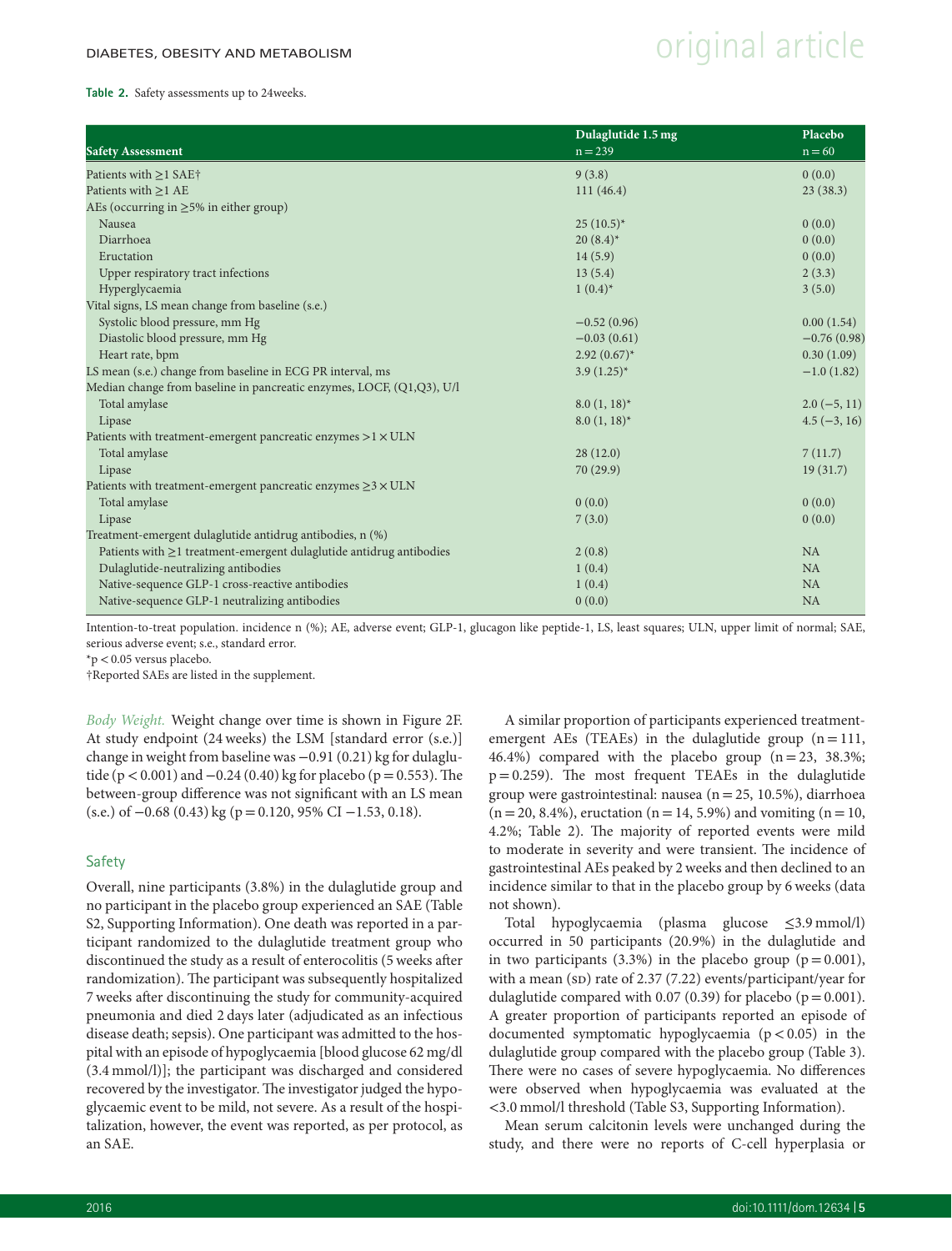# original article DIABETES, OBESITY AND METABOLISM

**Table 3.** Hypoglycaemia through 24 weeks.

|                                                     | Dulaglutide 1.5 mg Placebo |            |
|-----------------------------------------------------|----------------------------|------------|
| <b>Hypoglycaemia</b>                                | $n = 239$                  | $n = 60$   |
| Total hypoglycaemia(†)                              |                            |            |
| Incidence, $n$ $(\%)$                               | 50 $(20.9)^*$              | 2(3.3)     |
| Rate (events/patient/year), mean (SD)               | $2.37(7.2)^*$              | 0.07(0.39) |
| Documented symptomatic‡                             |                            |            |
| Incidence, $n$ $(\%)$                               | $27(11.3)^*$               | 1(1.7)     |
| Rate (events/patient/year), mean (s.d.) 0.90 (3.97) |                            | 0.04(0.28) |
| Nocturnal‡                                          |                            |            |
| Incidence $n$ $(\%)$                                | 16(6.7)                    | 1(1.7)     |
| Rate (events/patient/year), mean (s.d)              | 0.29(1.89)                 | 0.04(0.28) |
| Severe hypoglycaemia                                | 0(0.0)                     | 0(0.0)     |

Intention-to-treat population. s.d., standard deviation.

\*p*<*0.05 versus placebo.

†Plasma glucose ≤3.9 mmol/l (70 mg/dl) ± symptoms.

‡Plasma glucose ≤3.9 mmol/l (70 mg/dl).

medullary thyroid carcinoma. Small median increases in serum lipase and total amylase that remained within normal range were observed for dulaglutide compared with placebo (p*<*0.05 both). The percentage of participants with treatment-emergent lipase or amylase levels above the upper limit of normal (ULN) or  $\geq$ 3  $\times$  ULN was similar between groups, although a numerically greater proportion of participants on dulaglutide (3.0%) had elevations  $\geq$ 3 × ULN in lipase compared with placebo (0%; p=0.351; Table 2). There were no cases of adjudicated acute or chronic pancreatitis.

Dulaglutide significantly increased heart rate from baseline compared with placebo ( $p=0.024$ ; 2.92 vs 0.30 beats/min). There were no significant changes in LS mean systolic or diastolic blood pressure in either treatment group at 24 weeks (Table 2). Statistically significant increases in PR interval were also observed for dulaglutide. Two participants in the dulaglutide group had adjudicated (confirmed) cardiovascular events: one experienced a cerebrovascular accident during treatment and another was hospitalized with cardiac failure during the safety follow-up period.

One participant reported a mild systemic hypersensitivity reaction of urticaria, but did not develop dulaglutide antidrug antibodies. Two participants (0.8%) randomized to dulaglutide developed treatment-emergent dulaglutide antidrug antibodies. One participant developed antidrug antibodies that were both dulaglutide-neutralizing and cross-reactive with native-sequence GLP-1. Neither participant reported a systemic hypersensitivity reaction and both experienced significant reductions in HbA1c from baseline [−1.1% (−12 mmol/mol) and −1.4% (−15 mmol/mol)] that were sustained up to 24 weeks. No injection site reactions were reported.

### **Discussion**

Once-weekly dulaglutide was well tolerated and effective when used in combination with SU therapy. Dulaglutide 1.5 mg treatment resulted in greater HbA1c reductions, more participants reaching HbA1c targets, and greater fasting glucose reductions compared with placebo. No between-group differences in weight were observed. These results suggest that when patients are no longer achieving glycaemic control with an SU, dulaglutide could be an effective treatment to consider. When advancing therapy for patients with T2D, choices should be individualized and include considerations of cost, risk of hypoglycaemia, weight, side effects and quality of life [2].

The efficacy profile observed with dulaglutide 1.5 mg in AWARD-8 is consistent with previous studies. Specifically, the observed HbA1c reduction of −1.4% (−15 mmol/mol) was similar to reductions reported for the dulaglutide 1.5 mg dose at 26 weeks in the six completed phase III studies [ranging from  $-0.8$  to  $-1.6\%$  ( $-9$  to  $-17$  mmol/mol)], as was the percentage of participants achieving the HbA1c target of *<*7.0% (*<*53 mmol/mol ) with 55% of participants achieving this target in the present study compared with 58–78% in previous studies [14–20]. Previous studies of dulaglutide 1.5 mg have shown weight reductions of −0.9 to −3.2 kg at 26 weeks with an attenuation of weight loss when used in combination with therapies typically associated with weight gain. In AWARD-8, the concomitant SU probably offset further weight reduction with dulaglutide 1.5 mg. One other study, AWARD-2, has been completed where dulaglutide was used in combination with maximally tolerated doses of both an SU (glimepiride mean dose 6.3 mg) and metformin. In AWARD-2, participants treated with dulaglutide 1.5 mg had a mean weight reduction of −1.82 kg at 26 weeks. This finding is somewhat different from the present study and could be related to the concomitant metformin used in the AWARD-2 study which may have partially mitigated the SU effect on weight. In looking at hypoglyceamia risk between these two studies of dulaglutide in combination with SU, in AWARD-2, 55% of participants experienced hypoglycaemia over 52 weeks which is higher than the rate observed in the present study (21% over 24 weeks); differences in hypoglycaemia may be related to higher glimepiride dosing in AWARD-2 (6.3 vs 4.8 mg in AWARD-8), differing time points for reporting, and differing patient populations with respect to baseline HbA1c and duration of diabetes.

Within the GLP-1 receptor agonist class, two other agents have specifically evaluated add-on to SU monotherapy: liraglutide and exenatide twice daily. With respect to the HbA1c reduction, in AWARD-8, from a baseline HbA1c of 8.4% (68 mmol/mol) dulaglutide 1.5 mg resulted in a HbA1c reduction of −1.4% (−15 mmol/mol). In the Liraglutide Effect and Action in Diabetes (LEAD-1) study, from a baseline HbA1c of 8.5% (69 mmol/mol), liraglutide 1.8 mg demonstrated an HbA1c reduction of −1.1% (−12 mmol/mol), while in the AMIGO-2 study (AC2993: Diabetes Management for Improving Glucose Outcomes), exenatide 10 μg twice daily resulted in a HbA1c reduction of −0.86% (−9 mmol/mol), from a baseline of 8.6% (70 mmol/mol) [21–23]. For weight changes, similarly to the present study, liraglutide 1.8 mg did not result in significant reductions in weight compared with placebo [21]. In contrast, patients on exenatide twice daily in combination with SU had a small but statistically significant placebo-adjusted weight change of −0.9 kg (95% CI −1.7, −0.0) [22,23]. Direct comparison of hypoglycaemia across these studies is confounded by the different definitions of hypoglycaemia and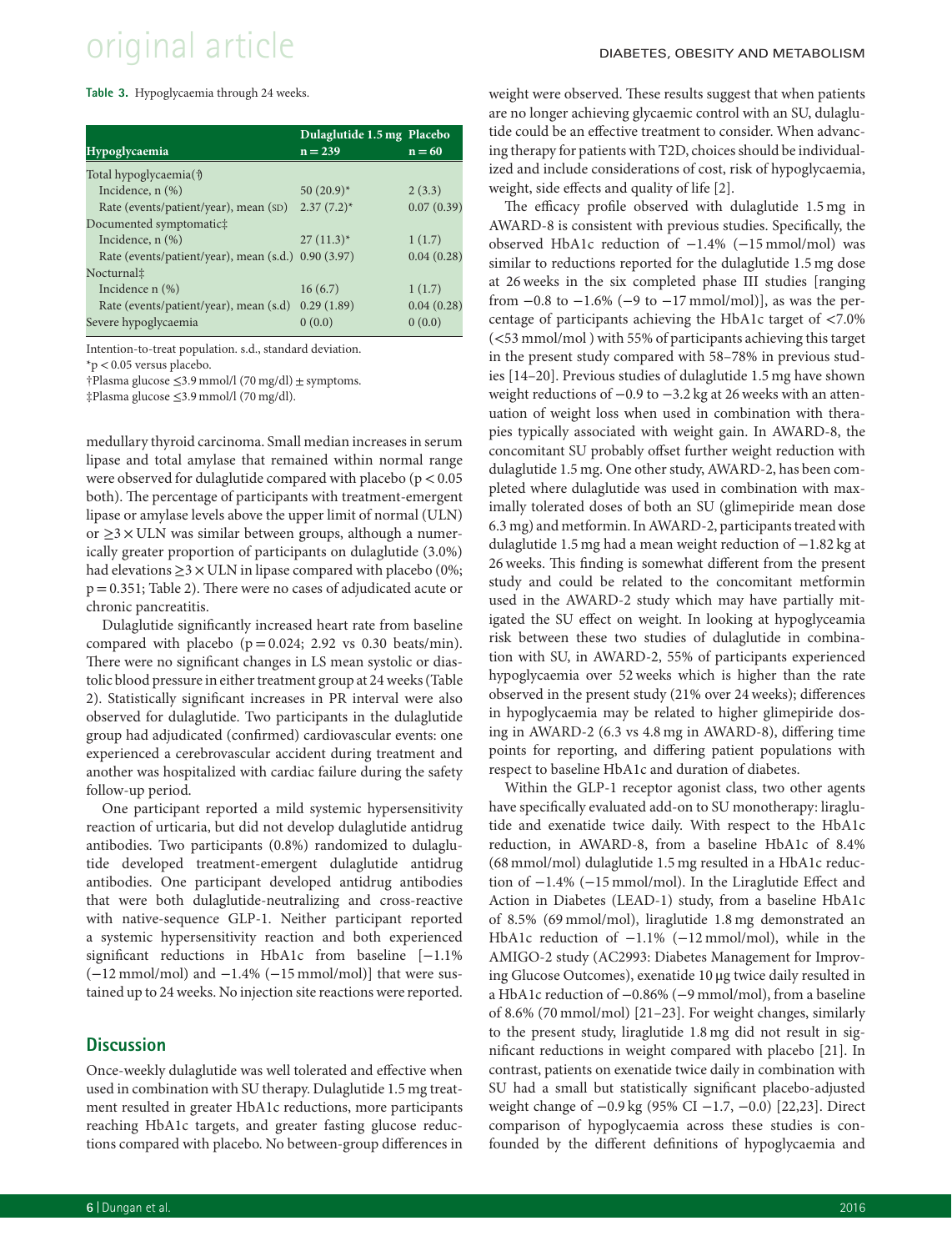differences in the respective SU dosages at baseline and subsequent allowable adjustments for hypoglycaemia in each study protocol. The initial dose of glimepiride in this study was determined based on the prestudy (at least half-maximum) dose in this study, while 2–4 mg glimepiride was used in LEAD-1 and half-maximum dosing of SU was used in AMIGO-2 [23,24].

The AEs reported with dulaglutide in the present trial are consistent with the known effects of the GLP-1 receptor agonist class. Dulaglutide was associated with a higher incidence of gastrointestinal AEs, most commonly nausea, diarrhoea and eructation, consistent with prior dulaglutide studies and the GLP-1 receptor agonist class [17,18,25]. The events were mostly mild to moderate, occurred early and were transient in nature. Consistent with the GLP-1 receptor agonist class and previous dulaglutide reports, small increases in heart rate and PR interval were observed [18,26–28]. While higher than placebo, the incidence of hypoglycaemic events was relatively low (21%), despite a robust effect on glycaemic control with concomitant SU therapy; no severe events were reported. The incidence of dulaglutide antidrug antibodies was very low (0.8%) and there were no associated systemic or injection site hypersensitivity reactions. Consistent with the class, measurable increases in pancreatic enzymes were observed, but there were no adjudicated cases of pancreatitis and no cases of pancreatic carcinoma [18,27,29,30]. In addition, there were no reports of medullary thyroid carcinoma.

Limitations of the present study include the relatively short duration of the trial, the use of non-uniform doses of glimepiride and the lack of an HbA1c stabilization period for patients switching from an approximately equivalent dose of another SU to glimepiride during the lead-in period. In addition, while the 4 : 1 treatment allocation limited placebo exposure and still allowed assessment of dulaglutide in combination with SU, it may have limited our ability to identify uncommon AEs in the placebo group. While the tolerability of dulaglutide in combination with glimepiride was acceptable in this study, further investigation of the utility of GLP-1 receptor agonists in broader populations or using alternative approaches are worthwhile, including the combination with other SUs and other emerging glucose-lowering agents.

Overall, the AWARD-8 study results suggest a favourable benefit/risk profile, including a clinically significant reduction in HbA1c without weight gain or severe hypoglycaemia, for once-weekly dulaglutide 1.5 mg as an add-on intervention in patients with T2D treated with glimepiride monotherapy.

### **Acknowledgements**

The authors acknowledge, with gratitude, Brian F. Teske, PhD (Eli Lilly and Company) for preparing the first and subsequent drafts of the manuscript, and Faithe Hamer (Eli Lilly and Company) for data collection and management. This work was funded by Eli Lilly and Company.

### **Conflict of Interest**

K. M. D. declares consulting with Lilly and GSK and research with GSK, Merck, Astra Zeneca, Mylan, Regeneron and Grifols.

## $D$ IABETES, OBESITY AND METABOLISM  $D$  and  $D$  article

R. W. reports personal fees from Member Advisory Board Astra Zeneca, Boehringer Ingelheim, Eli Lilly, Janssen, MSD, Novo Nordisk, Sanofi and Takeda, outside the submitted work. J. L. F., K. E. R., H. H. J. and J. A. S. are employees of and own stock in Eli Lilly and Company. F. P. M. and E. P. have no conflicts of interest to declare.

K. M. D., J. L. F., H. H. J. and J. S. contributed to the study design. J. L. F., H. H. J., J. S. and K. E. R. contributed to the conduct of the study. R.W., F. P. M. and E. P. enrolled patients and contributed to the collection of data in the study. K. M. D., R. W., F. P. M., E. P., J. L. F., H. H. J., J. S. and K. E. R. contributed to the data analysis and interpretation of data and made intellectual contributions to the content, writing and editing of the final manuscript.

### **Supporting Information**

Additional Supporting Information may be found in the online version of this article:

Table S1. Fasting plasma glucose threshold values for patients with severe, persistent hyperglycaemia.

Table S2. Serious adverse events.

Table S3. Hypoglycaemia up to 24 weeks [plasma glucose *<*3.0 mmol/l (54 mg/dl)].

### **References**

- 1. Stratton IM, Adler AI, Neil HA et al. Association of glycaemia with macrovascular and microvascular complications of type 2 diabetes (UKPDS 35): prospective observational study. BMJ 2000; **321**: 405–412.
- 2. Inzucchi SE, Bergenstal RM, Buse JB et al. Management of hyperglycemia in type 2 diabetes, 2015: a patient-centered approach: update to a position statement of the American Diabetes Association and the European Association for the Study of Diabetes. Diabetes Care 2015; **38**: 140–149.
- 3. Jabbour S, Ziring B. Advantages of extended-release metformin in patients with type 2 diabetes mellitus. Postgrad Med 2011; **123**: 15–23.
- 4. Pongwecharak J, Tengmeesri N, Malanusorn N, Panthong M, Pawangkapin N. Prescribing metformin in type 2 diabetes with a contraindication: prevalence and outcome. Pharm World Sci 2009; **31**: 481–486.
- 5. AHA. Heart Disease and Stroke Statistics: 2005 Update. Dallas: American Heart Association, 2005.
- 6. Kramer HJ, Nguyen QD, Curhan G, Hsu CY. Renal insufficiency in the absence of albuminuria and retinopathy among adults with type 2 diabetes mellitus. JAMA 2003; **289**: 3273–3277.
- 7. Davis TM, Peters KE, Bruce DG, Davis WA. Prevalence, incidence, and prognosis of hepatobiliary disease in community-based patients with type 2 diabetes: the Fremantle Diabetes Study. J Clin Endocrinol Metab 2012; **97**: 1581–1588.
- 8. Abdul-Ghani M. Where does combination therapy with an SGLT2 inhibitor plus a DPP-4 inhibitor fit in the management of type 2 diabetes? Diabetes Care 2015; **38**: 373–375.
- 9. Glaesner W, Vick AM, Millican R et al. Engineering and characterization of the long-acting glucagon-like peptide-1 analogue LY2189265, an Fc fusion protein. Diabetes Metab Res Rev 2010; **26**: 287–296.
- 10. De la Pena A, Loghin C, Cui X et al. Pharmacokinetics of once weekly dulaglutide in patients with type 2 diabetes mellitus. Diabetes 2014; **63**(Suppl. 1): A251.
- 11. World Medical Association declaration of Helsinki. Recommendations guiding physicians in biomedical research involving human subjects. JAMA 1997; **277**: 925–926.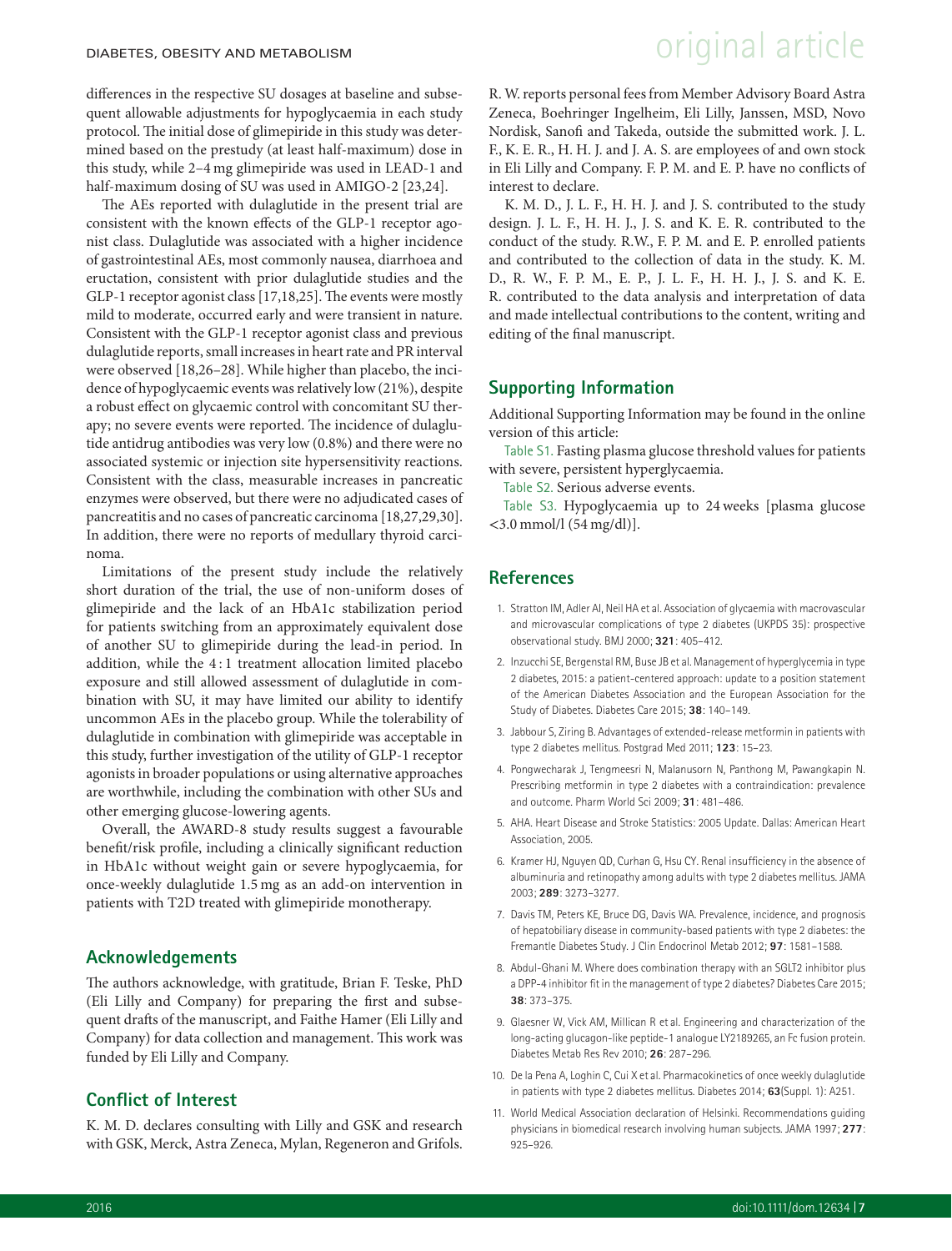# original article DIABETES, OBESITY AND METABOLISM

- 12. Dmitrienko A, Tamhane AC. Gatekeeping procedures in clinical trials. In: Dmitrienko A, Tamhane AC, Bretz F, eds. Multiple Testing Problems in Pharmaceutical Statistics. New York: Chapman and Hall/CRC Press, 2009: 171–176.
- 13. Seaquist ER, Anderson J, Childs B et al. Hypoglycemia and diabetes: a report of a workgroup of the American Diabetes Association and the Endocrine Society. J Clin Endocrinol Metab 2013; **98**: 1845–1859.
- 14. Blonde L, Jendle J, Gross J et al. Once-weekly dulaglutide versus bedtime insulin glargine, both in combination with prandial insulin lispro, in patients with type 2 diabetes (AWARD-4): a randomised, open-label, phase 3, non-inferiority study. Lancet 2015; **385**: 2057–2066.
- 15. Nauck M, Weinstock RS, Umpierrez GE, Guerci B, Skrivanek Z, Milicevic Z. Efficacy and safety of dulaglutide versus sitagliptin after 52 weeks in type 2 diabetes in a randomized controlled trial (AWARD-5). Diabetes Care 2014; **37**: 2149–2158.
- 16. Umpierrez G, Tofe Povedano S, Perez Manghi F, Shurzinske L, Pechtner V. Efficacy and safety of dulaglutide monotherapy versus metformin in type 2 diabetes in a randomized controlled trial (AWARD-3). Diabetes Care 2014; **37**: 2168–2176.
- 17. Wysham C, Blevins T, Arakaki R et al. Efficacy and safety of dulaglutide added onto pioglitazone and metformin versus exenatide in type 2 diabetes in a randomized controlled trial (AWARD-1). Diabetes Care 2014; **37**: 2159–2167.
- 18. Dungan KM, Povedano ST, Forst T et al. Once-weekly dulaglutide versus once-daily liraglutide in metformin-treated patients with type 2 diabetes (AWARD-6): a randomised, open-label, phase 3, non-inferiority trial. Lancet 2014; **384**: 1349–1357.
- 19. Giorgino F, Benroubi M, Sun JH, Zimmermann AG, Pechtner V. Efficacy and safety of once-weekly dulaglutide versus insulin glargine in patients with type 2 diabetes on metformin and glimepiride (AWARD-2). Diabetes Care 2015; **38**: 2241–2249.
- 20. Dungan KM, Raz I, Skrivanek Z, Sealls W, Fahrbach JL. Achieving the composite endpoint of glycated haemoglobin *<*7.0%, no weight gain and no hypoglycaemia in the once-weekly dulaglutide AWARD programme. Diabetes Obes Metab 2016; **18**: 49–55.
- 21. VICTOZA [prescribing information]. Novo Nordisk Inc., Plainsboro, 2013. Available from URL: http://www.novo-pi.com/victoza.pdf. Accessed 12 August 2015.
- 22. BYETTA [prescribing information] AstraZeneca Pharmaceuticals, Wilmington. Available from URL: http://www.azpicentral.com/byetta/pi\_byetta.pdf#page=1. Accessed 12 August 2015.
- 23. Buse JB, Henry RR, Han J et al. Effects of exenatide (exendin-4) on glycemic control over 30 weeks in sulfonylurea-treated patients with type 2 diabetes. Diabetes Care 2004; **27**: 2628–2635.
- 24. Marre M, Shaw J, Brandle M et al. Liraglutide, a once-daily human GLP-1 analogue, added to a sulphonylurea over 26 weeks produces greater improvements in glycaemic and weight control compared with adding rosiglitazone or placebo in subjects with Type 2 diabetes (LEAD-1 SU). Diabet Med 2009; **26**: 268–278.
- 25. Buse JB, Rosenstock J, Sesti G et al. Liraglutide once a day versus exenatide twice a day for type 2 diabetes: a 26-week randomised, parallel-group, multinational, open-label trial (LEAD-6). Lancet 2009; **374**: 39–47.
- 26. Ferdinand KC, White WB, Calhoun DA et al. Effects of the once-weekly glucagon-like peptide-1 receptor agonist dulaglutide on ambulatory blood pressure and heart rate in patients with type 2 diabetes mellitus. Hypertension 2014; **64**: 731–737.
- 27. Blevins T, Pullman J, Malloy J et al. DURATION-5: exenatide once weekly resulted in greater improvements in glycemic control compared with exenatide twice daily in patients with type 2 diabetes. J Clin Endocrinol Metab 2011; **96**: 1301–1310.
- 28. Pratley RE, Nauck M, Bailey T et al. Liraglutide versus sitagliptin for patients with type 2 diabetes who did not have adequate glycaemic control with metformin: a 26-week, randomised, parallel-group, open-label trial. Lancet 2010; **375**: 1447–1456.
- 29. DeVries JH, Bain SC, Rodbard HW et al. Sequential intensification of metformin treatment in type 2 diabetes with liraglutide followed by randomized addition of basal insulin prompted by A1C targets. Diabetes Care 2012; **35**: 1446–1454.
- 30. Jensen TM, Saha K, Steinberg WM. Is there a link between liraglutide and pancreatitis? A post hoc review of pooled and patient-level data from completed liraglutide type 2 diabetes clinical trials. Diabetes Care 2015; **38**: 1058–1066.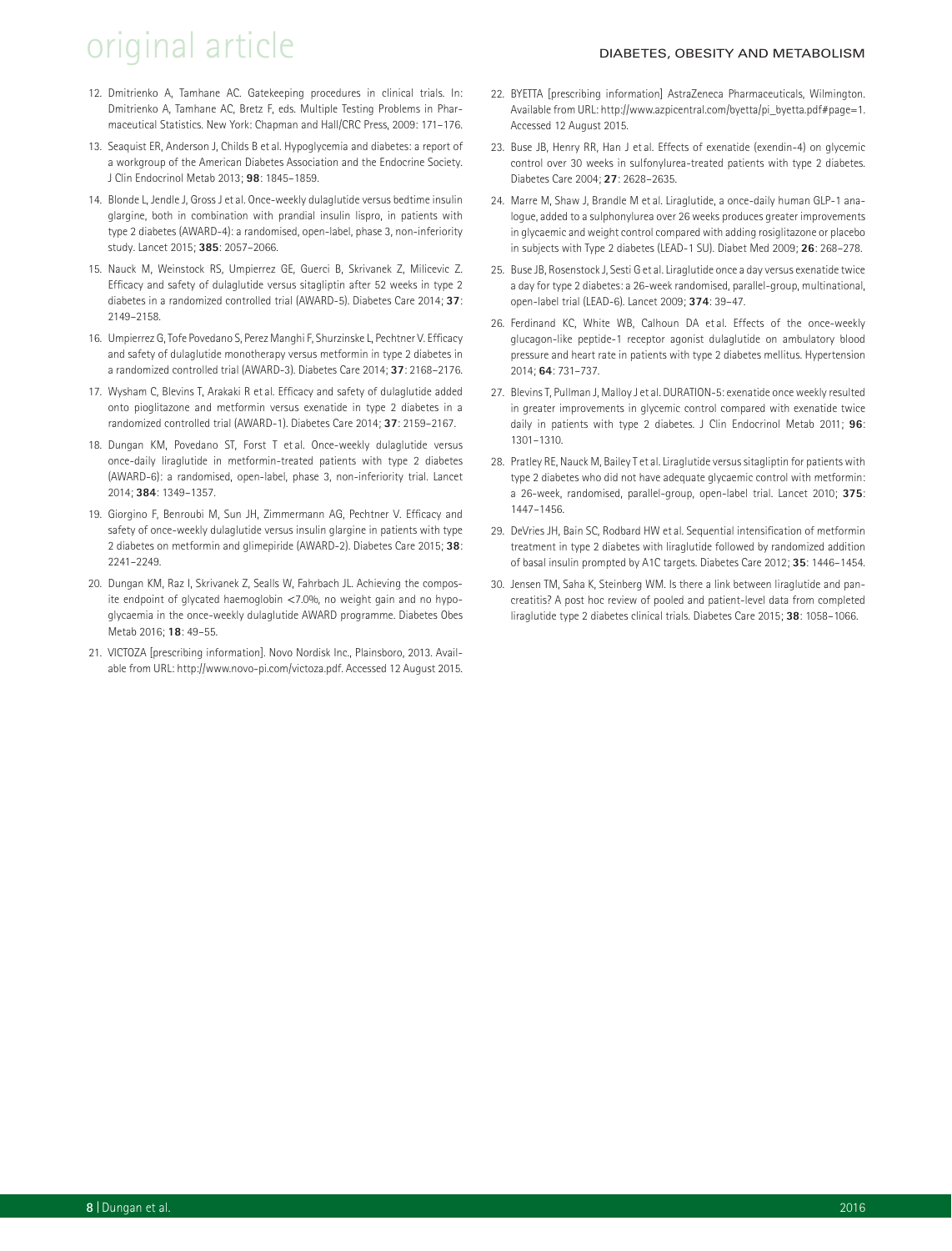## **SUPPLEMENTAL INFORMATION**

## **A 24-week Study to Evaluate the Efficacy and Safety of Once Weekly Dulaglutide**

## **Added on to Glimepiride in Type 2 Diabetes (AWARD-8)**

K. M. Dungan, R. Weitgasser, F. Perez Manghi, E. Pintilei, J. L. Fahrbach, H.H. Jiang, J. Shell, K.E. Robertson

### **Supplemental Table S1: Fasting plasma glucose threshold values for patients with severe, persistent hyperglycaemia.**

| <b>Time Postrandomisation</b> | <b>Threshold</b> <sup>a</sup>       |
|-------------------------------|-------------------------------------|
| Week 0 through Week 6         | Mean FPG >15.0 mmol/L (270 mg/dL)   |
| >Week 6 through Week 12       | Mean FPG $>13.3$ mmol/L (240 mg/dL) |
| >Week 12 through Week 24      | Mean FPG $>11.1$ mmol/L (200 mg/dL) |

FPG = fasting plasma glucose, SMPG = self-monitored plasma glucose

aThreshold based on average FPG values (SMPG) over at least a 2-week period (at least 4 values/week must be available)

| <b>Through 24 weeks</b>     | Dulaglutide 1.5 mg | <b>Placebo</b> |
|-----------------------------|--------------------|----------------|
|                             | $n = 239$          | $n = 60$       |
|                             | (n [%])            | (n [%])        |
| <b>Patients with ≥1 SAE</b> | 9(3.8)             | 0(0.0)         |
| Anaplastic astrocytoma      | 1(0.4)             | 0(0.0)         |
| Angina pectoris             | 1(0.4)             | 0(0.0)         |
| Cerebrovascular accident    | 1(0.4)             | 0(0.0)         |
| Hypoglycaemia <sup>a</sup>  | 1(0.4)             | 0(0.0)         |
| Osteomyelitis               | 1(0.4)             | 0(0.0)         |
| Otitis media                | 1(0.4)             | 0(0.0)         |
| Pulmonary tuberculosis      | 1(0.4)             | 0(0.0)         |
| Rheumatoid arthritis        | (0.4)              | (0.0)          |
| Ulna fracture               | (0.4)              | (0.0)          |

### **Supplemental Table S2: Serious adverse events**

ITT population, SAE = Serious adverse event

aOne patient was hospitalised due to hypoglycaemia judged to be not severe by the investigator.